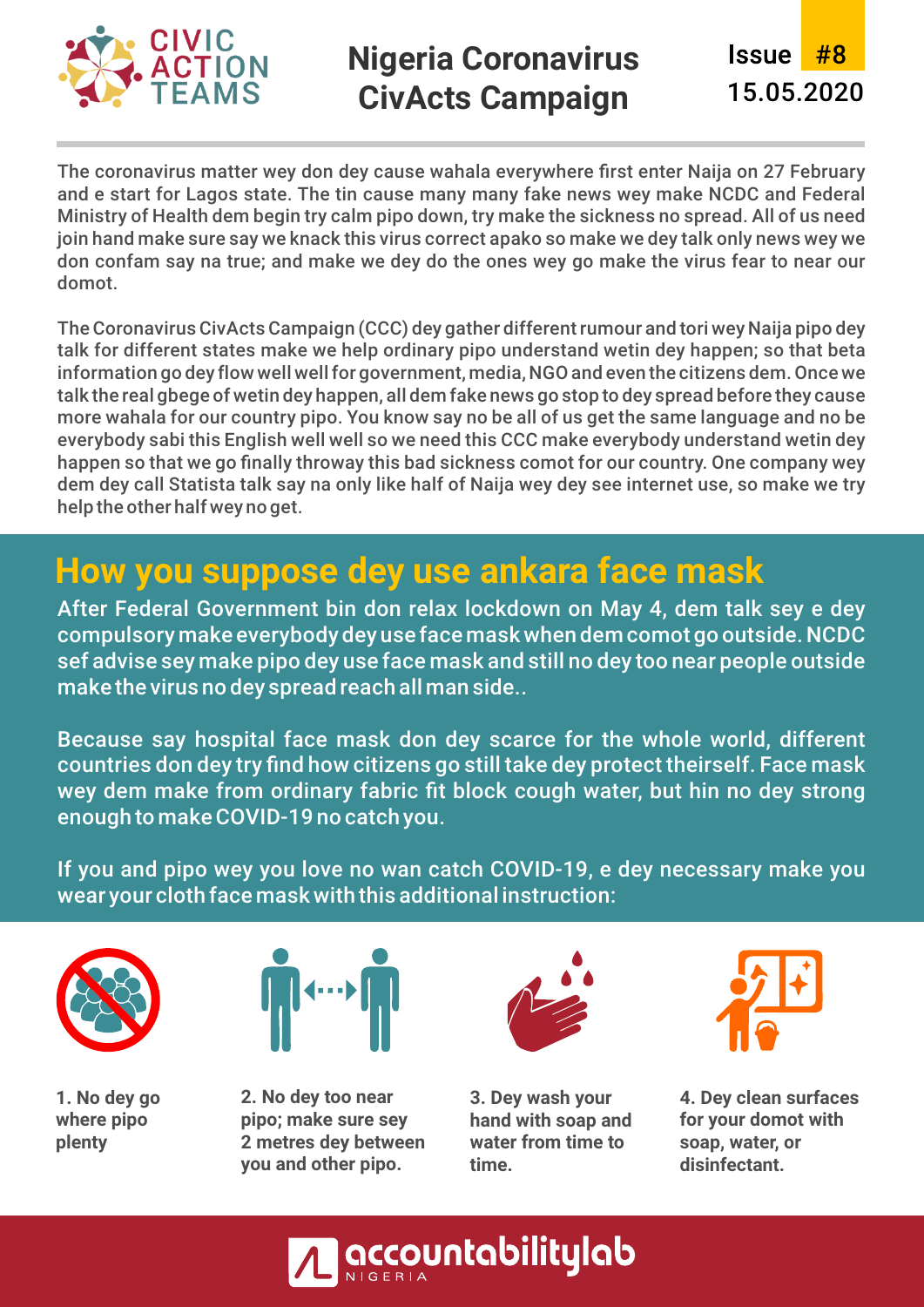### **Pipo wey no suppose wear ankara face mask:**

Even though you fit dey wear ankara face mask as hospital face mask no dey, some people wey COVID-19 fit cause extra wahala for their body no suppose wear am. Pipo wey need wear hospital face mask na these pipo:



**1. Hospital workers and pipo wey dey take care of sick pipo.**



**2. Pipo wey get sign of chest infection like pipo wey dey cough or dey sneeze.**



**3. Pipo wey don old and pipo wey get serious health probelm.**

### **How you suppose dey take care of the ankara mask:**

E dey important make you handle ankara face mask well as you fit use one many times. Abeg, make sure sey if una dey use ankara face mask make una follow this instruction:



**1. Make sure sey you wash the mask and pesin never use am before you start to dey wear am.**



**2. Wash your hand with soap and water before you touch the mask. If water no dey, use hand sanitizer.**



**3. Cover your nose and mouth well with the mask, and make sure sey e fit you well and gap no dey for the side.**



**4. No dey touch or adjust the mask when e dey your face.**



**5. Wash your hands or use sanitizer before you comot the mask from the rope side.**



**6. Wash the mask immediately you remove am with soap or detergent, and leave am to dry for inside sun.**



**7. Iron the mask before you wear am again.** 

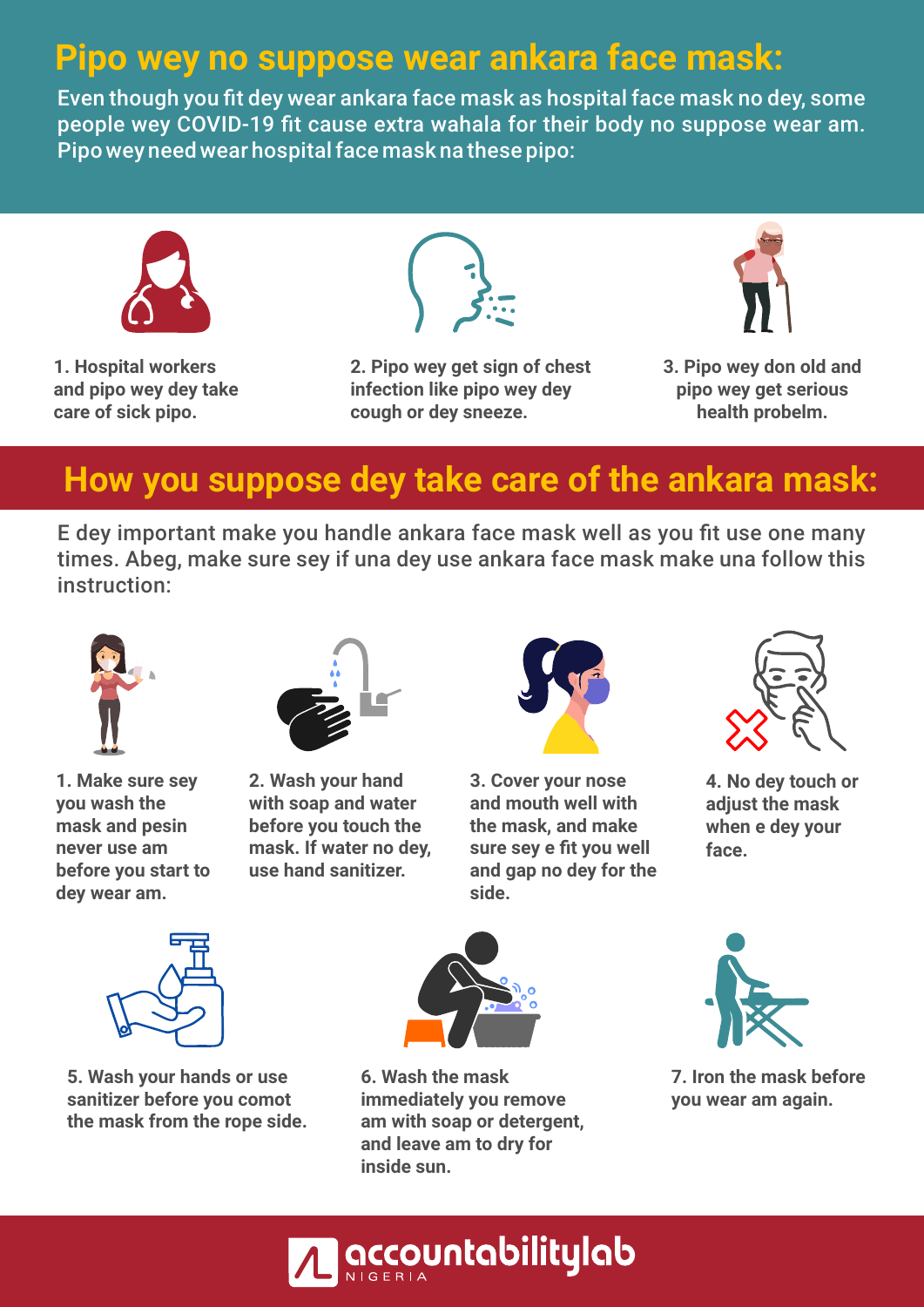If I take lemon and warm water, hin go kill coronavirus before e reach my lungs.

Even though you suppose dey drink water and eat fruits normally make your body dey healthy, no fruit fit cure COVID-19. But anytin wey you fit do to boost your immune system make you do am, so long as e dey safe.

This body wey we carry so fit adjust the temperature of air wey dey enter the lungs. If hot air wey no dey adjusted

If I inhale steam, the lungs go dey too hot for COVID-19 and the virus go pack comot.

If you bake for inside hot sun, your body go too dey hot for the coronavirus and hin go die.

As I wear facemask, I fit dey go where pipo plenty gather.

Madagascar don develop cure for COVID-19 but Nigerian government dey do strong head, dey no wan buy.

waka enter the lungs, e go wound you. Abeg, make una no dey do the kain things wey go give una personal injury. Call your doctor if you dey suspect sey you don catch COVID-19.

The body get system wey e dey take use adjust temperature; pesin no fit transfer heat from outside body come inside body. If you bake inside sun for long, your skin fit burn, you fit get cancer, and your body fit dry.

If you wear face mask e no mean sey hin dey safe make you too dey near pipo outside; facemask na to make sure sey pipo wey get coronavirus no dey spread am when dem dey breathe, talk, sneeze, or cough. The virus dey small sote, e fit pass through ankara masks and hospital mask. But, if everybody dey wear mask when dem comot outside, the virus no go spread quickly.

The "Covid Organics" health tonic wey Madagascar talk sey hin fit cure coronavirus still dey under testing stage and dem never confirm say e fit cure the virus. We never too sure if e dey work or how e dey take work.

# **YEYE TORI TRUE TORI**